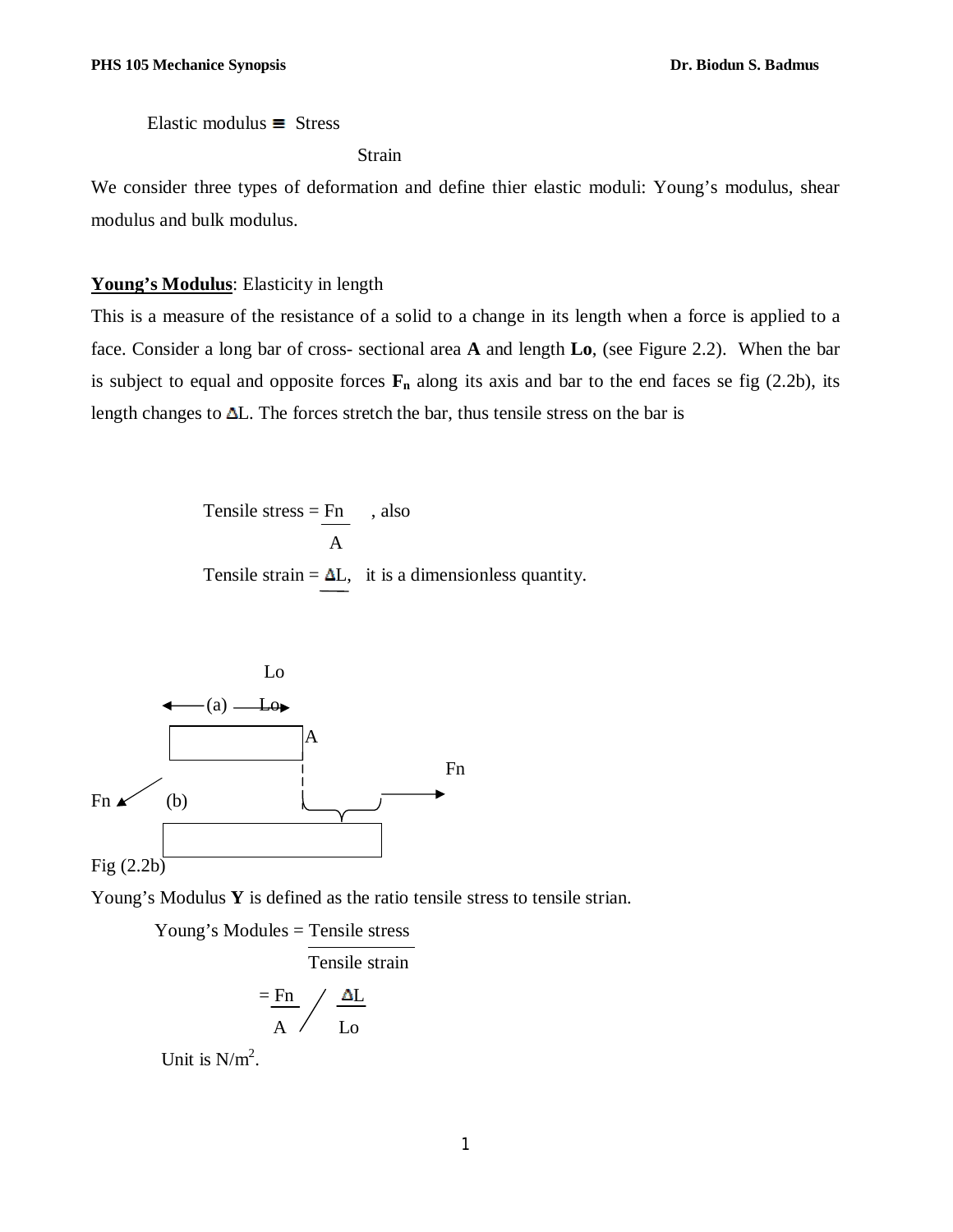### **Shear Modulus**: Elasticity of shape

This is another form of deformation which when subjected to a force **F** tangential to one of the faces while the opposite face is fixed by a force such as the force of friction, **Fs**. Stress in the case is called a **Shear Stress** 



Shear stress is the ratio of the tangential force to the area, **A**. of the face being sheared. Also, shear strain is defined as the ratio  $\Delta x / h$ , where  $\Delta x$  is the horizontal distance the sheared face moves and h is the height of the object

**Shear Modulus,**  $S = Shear Stress = F/A$ Shear Strain  $\Delta x/h$ Unit =  $N/m$ 

It is sometimes referred to as modulus of rigidity i.e deformation in shape without a change in volume. A rigid body (very high shear modulus) is a body whose shape cannot be easily altered.

### **Bulk Modulus**: Volume Elasticity

This characterizes the resistance of a substance to change in volume.



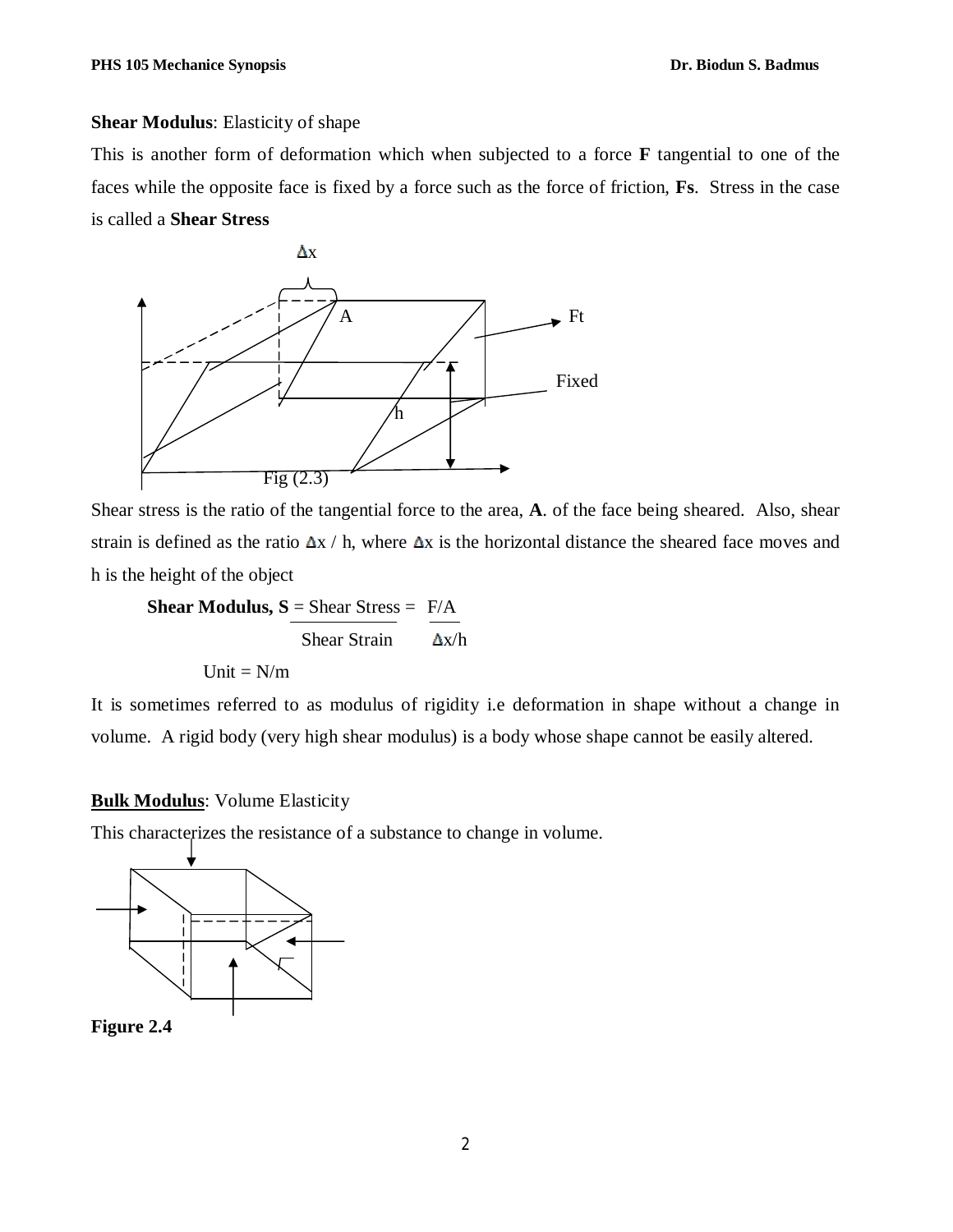Consider a cube of some material, solid or fluid as in Figure 2.4; we see that all faces experience the same force, **Fn**, normal to each face. This type of deformation changes the volume while the shape is not altered.

Hence volume stress,  $\Delta P$ , is defined as the ratio of the magnitude of the normal force,  $\bf{F}$ , to the area, A. So, also, volume strain is equal to the change in volume,  $\Delta V$ , divided by the original volume, V.

**Bulk Modulus, B** = Volume Stress = 
$$
\frac{F/A}{Volume Strain}
$$
 =  $\frac{-\Delta P}{\Delta V/V}$  (+ve  $\Delta P$ )

-ve sign is to make B a +ve no., meaning increase in pressure decreases the volume (- ve  $\Delta V$ ) and vice – versa.

**Note**: That the reciprocal of the Bulk modules is called **compressidity** of material.

## **Example 1**

A copper wire of length 1.5m and a radius of 0.5mm ,when subjected to a tension of 2000N, Cal. the change in length when  $Y = 1.4 \times 10^{11}$  N/m<sup>2</sup>.

## **Solution:**

$$
Y = F \over A \int \frac{\Delta L}{L_o} \qquad \text{Area} = \Pi r^2 = 7.84 \times 10^{-7} \text{ M}^2
$$

$$
\Delta L = FL_0
$$
  
\n
$$
= \frac{2 \times 10^3 \times 1.5}{(7.84 \times 10^{-7} \text{ m}^2) (1.4 \times 10^{11})}
$$
  
\n= 2.73 cm

### **Example 2**

A load of 102 kg is supported by a wire of length 2.0m and cross- sectional area  $0.10 \text{cm}^2$ . When the wire is stretched by a 0.22cm, find the tensile Stress, tensile Strain and Young's Modulus for the wire.

#### **Solution:**

Tensile Stress 
$$
= F
$$
  $= mg$   $= 100 \text{kg x } 9.80 \text{m/s}^2$   
 $\frac{A}{A}$   $= 100 \text{kg x } 9.80 \text{m/s}^2$ 

$$
= 1.0 \times 10^8 \text{ N/m}^2
$$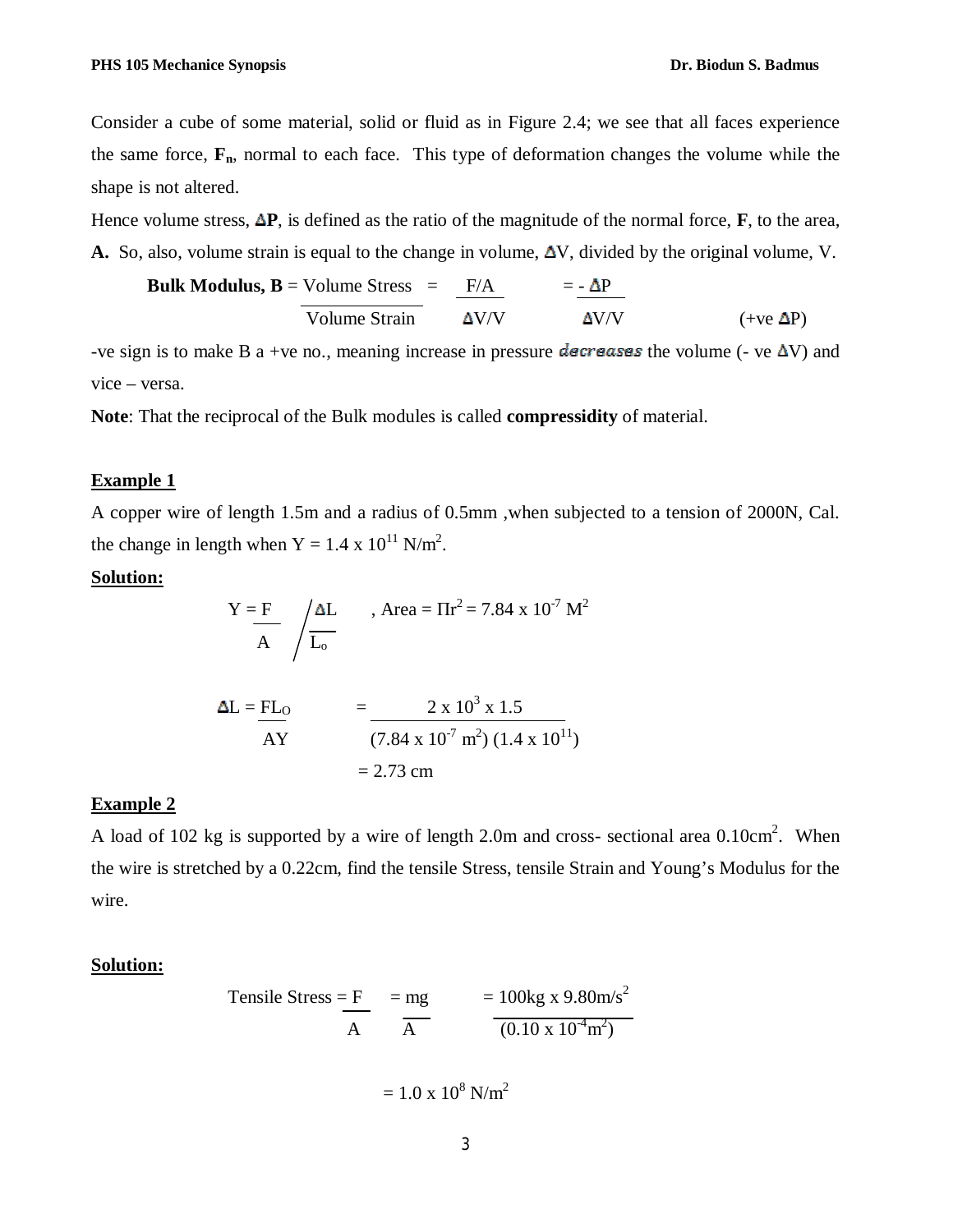Tensile Strain = 
$$
\Delta L
$$
 = 0.22 x 10<sup>-2</sup> m = 0.11 x 10<sup>-2</sup>  
 $\frac{L_0}{2.0 \text{ m}}$ 

Y= Tensile stress  
Tensile strain = 
$$
\frac{1.0 \times 10^8 \text{ N/m}^2}{0.11 \times 10^{-2}} = 9.1 \times 10^{10} \text{ N/m}^2
$$

## **Example 3:**

A solid lead sphere of volume 0.50m<sup>3</sup> lowered to a depth of water of pressure 2.0 x  $10^7$  N/m<sup>2</sup>. If the bulk modulus is 7.7 x  $10^9$  N/m<sup>2</sup>, find the change in volume of the sphere?

## **Solution:**

Bulk Modulus, B = 
$$
-\frac{\Delta P}{\Delta V/V}
$$

$$
\Delta V = -\frac{V\Delta P}{B}
$$

= 
$$
-(0.50 \text{m}^3) (2.0 \text{ x } 10^7 \text{ N/m}^2) = -1.3 \text{ x } 10^{-3} \text{ m}^3
$$
  
7.7 x 10<sup>9</sup> N/m<sup>2</sup>

**Note:** This is large relative to atmospheric pressure,  $1.01 \times 10^5$  N/m<sup>2</sup> and the –ve sign indicates a decrease in volume.

**Example 4:** An Iron wire of diameter 0.8cm and length 3m is fixed at both ends so that it cannot expand and, then it is heated from  $10^{0 \text{ to } 100^{0}c$ . Calculate the force exerted on each end of the wire if Y = 2 x  $10^{11}$  N/m<sup>-2</sup> and  $\kappa$  = 18 x 10<sup>-6</sup> K<sup>-1</sup> (Expansivity).

### **Solution:**

Recall 
$$
\kappa = e
$$
  
\n
$$
\frac{1}{\log \Delta t}
$$
\n
$$
e = k \log \Delta t
$$
\n
$$
F = \frac{YAe}{\log \log \Delta t} = YA \times \Delta t
$$
\n
$$
= 2 \times 10^{11} \times \Pi (0.4 \times 10^{-3})^2 \times 18 \times 10^{-6} \times (100 - 10)
$$
\n
$$
= 163 \text{ N}
$$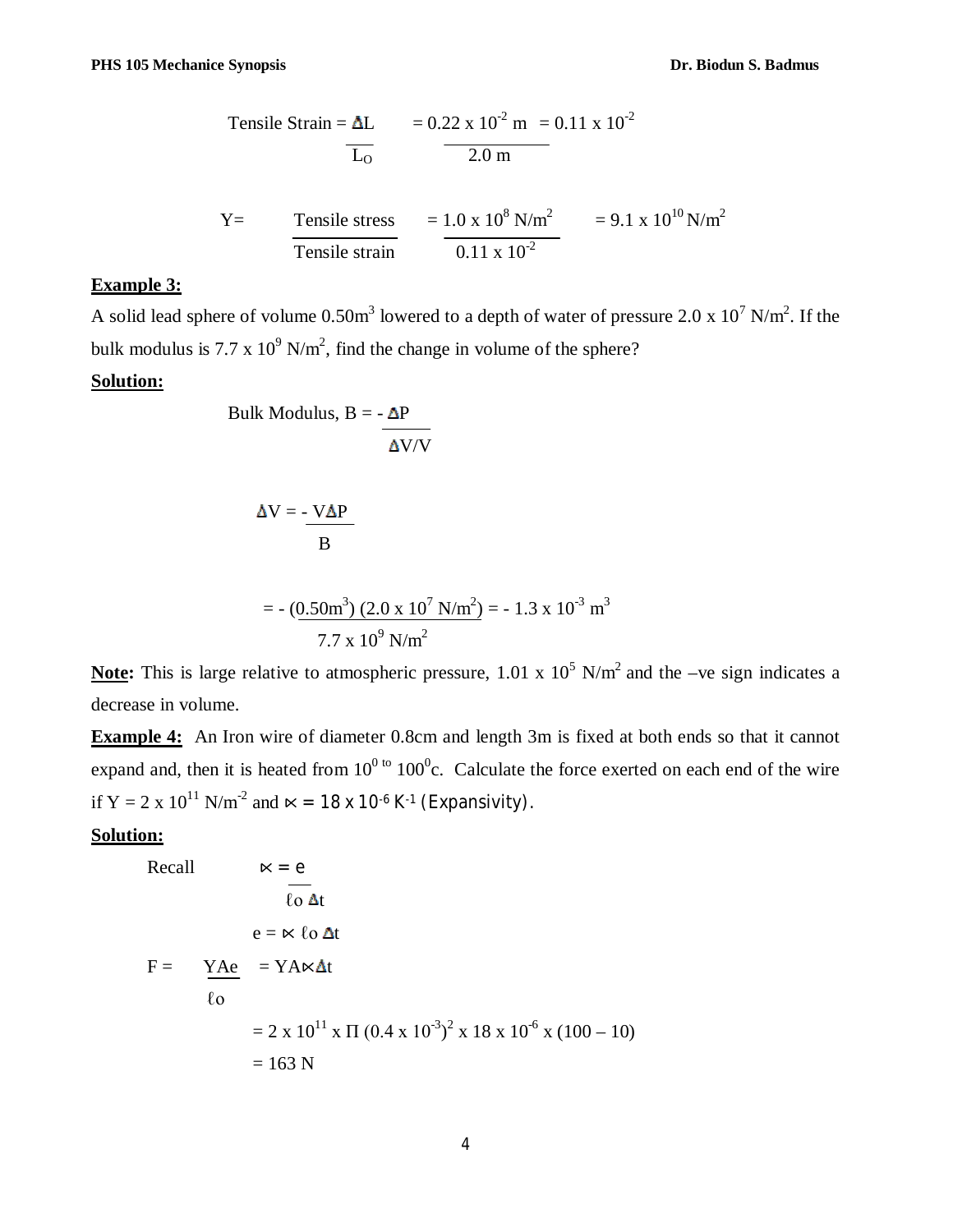**Example 5:** Two clamps are fastened near the ends of a rectangular steel rod 10cm long. The rectangular cross sectional area of the rod is  $5cm^2$ . A force of 80N is applied on each of these clamps parallel to this area but in opposite direction. Determine (i) Shear stress (ii) Shear strain and (iii) the relative displacement of the top surface with respect to bottom surface,  $(G = 5 \times 1010)$  $Nm^{-2}$ 

# **Solution:**

(i) Shearing Stress = 
$$
F = 80
$$
 N/m<sup>2</sup>  
A  $5 \times 10^{-4}$ 

(ii) Strain = 
$$
\frac{\text{Stress}}{\text{G}} = \frac{16 \times 10^4}{5 \times 10^{10}} = 3.3 \times 10^{-6}
$$

(iii) 
$$
\Delta x
$$
 = Strain  
0.1  

$$
\Delta x = 3.2 \times 10^{-7} \text{ m}
$$

#### **Exercises**

- 1. What is the Young's Modulus of a cylindrical bone specimen of cross sectional area of 1.5 cm 2 if a load of 10kg produces a decrease of 0.0065% in its length?
- 2. A cylindrical copper wire and cylindrical steel wire, each of length 1.5m and diameter 20mm, are joined at one end to form a composite wire 3m long. The wire is loaded until its length becomes 3.003m. Find the strains in the copper - steel wire and applied force to the wire if  $Y_c = 1.2 \times 10^{11}$  Nm<sup>-2</sup> and  $Y_o = 2.0 \times 10^{11}$  N/m<sup>2</sup>
- 3. What increase in pressure would be needed to decrease the Volume of  $1m<sup>3</sup>$  of water by  $10<sup>-4</sup>$  $m^3$  if its bulk modulus is 2 x 109 N/m<sup>2</sup>?
- 4. A steel bar of length 4m and of rectangular section 1.5cm x 2.0cm supports a load of 100kg. By how much is the bar stretched?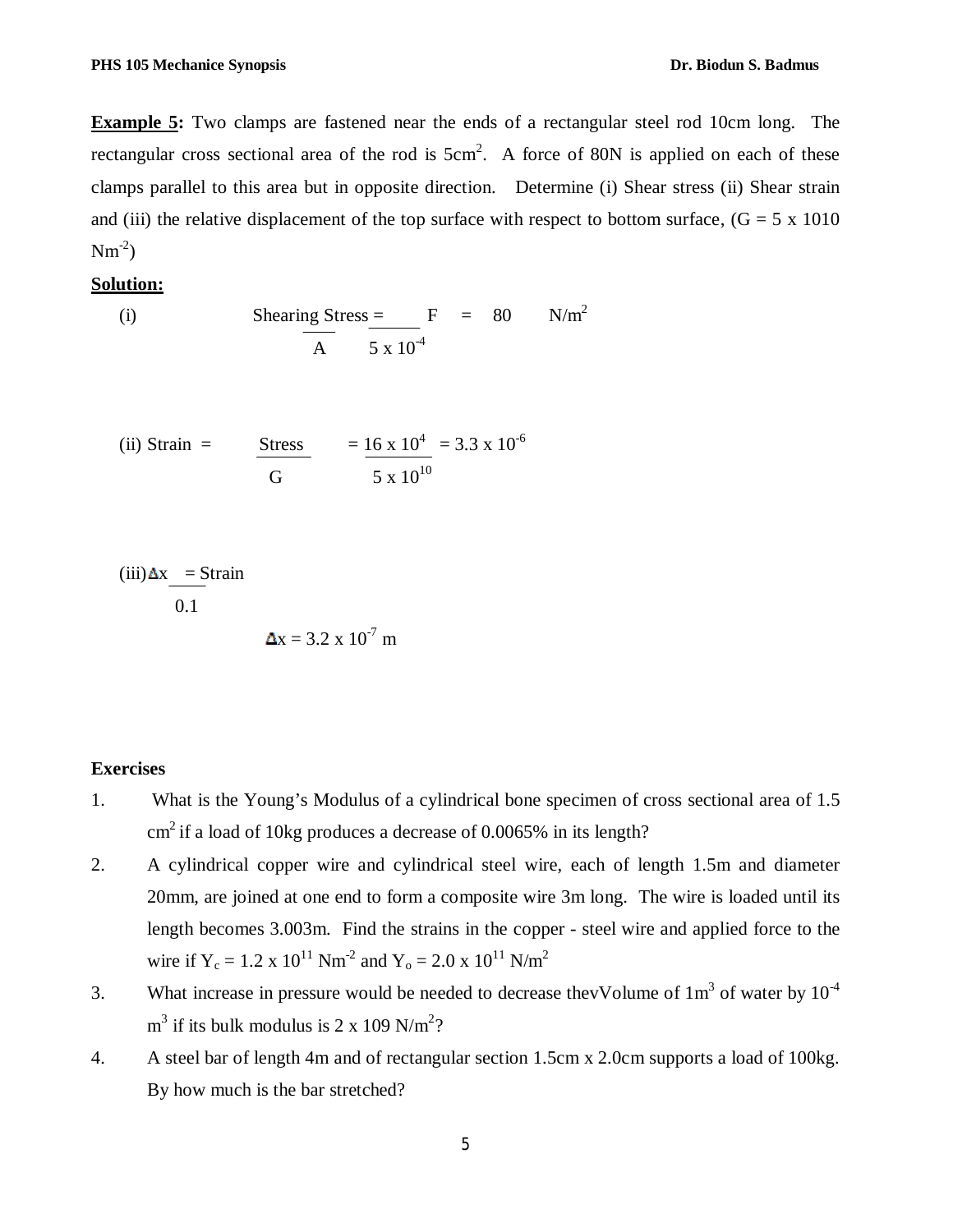### **Elementary Principles of Hydrostatics and Hydrodynamic:**

**Fluid Dynamics** (Mechanics)

**Preamble:** Matter consists of three states: Solid, Liquid and Gases.

Liquid and gas are referred to as fluid. It has definite shape or volume.

**Pressure:** Study of fluid mechanics involves the density of a substance, defined as mass per unit volume.

If **F** is the magnitude of the normal force on the piston and **A** is the surface area of the proton, then the pressure, **P** of the fluid at the level to which the device has been submerged is defined as the rate of force to area.

$$
Pressure = \frac{Force}{Area}
$$

Suppose the normal force exerted by the fluid is  $\bf{F}$  over a surface element of area  $\bf{g}$ **A** then the pressure at that point is:

$$
P = \lim_{\Box A \to 0} \qquad = \frac{F}{\Box A} \qquad \qquad \text{---}
$$
 (3.0)  
gA  
Unit = Pascal (pa)  $\Rightarrow N/m^2$ .

#### **Variation of pressure with Depth**

Pressure increases nearly with depth. Consider a liquid of density **ρ** at rest and open to the atmosphere as in Figure 3.0. A sample of liquid in a cylinder of cross section area **A** extending from the surface of the liquid to a depth h. Pressure exerted by the fluid on the bottom face is **P** and on the top face is **Po**, hence upward force is **PA** and downward force exerted is **PA.**

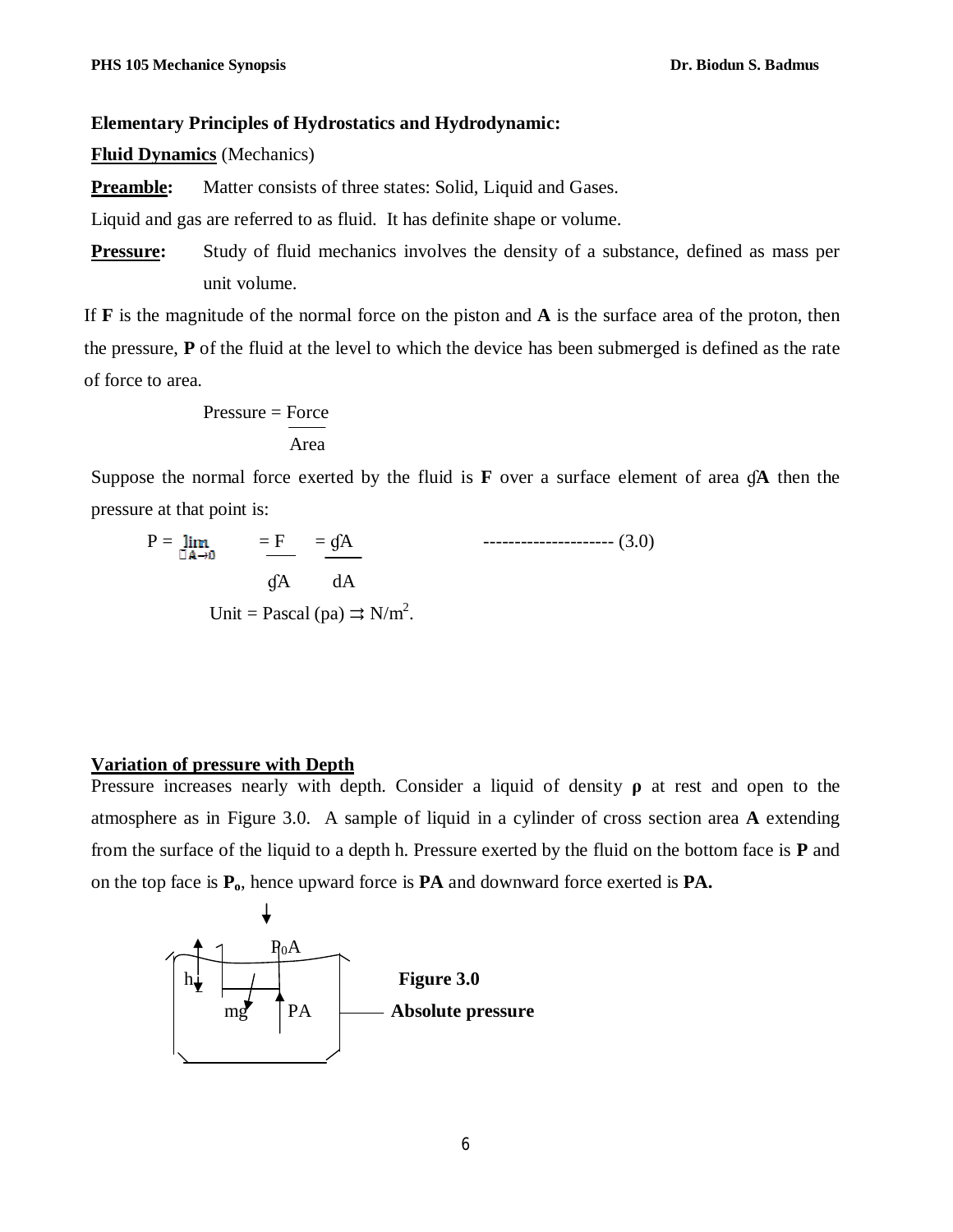Mass of liquid in the cylinder is  $\Rightarrow$  M = PV = PAL. Also, the weight **w** of the liquid in the cylinder is  $w = mg = Pyg = PgAh$ .

For the cylinder to be in equilibrium:

**Upward Force:**  $PA - P_0 A = PghA = (P - p_0) A = phgA$ 

 $P = p_0 + Pgh$  ----------- (3.1)

Where,  $P_o = \text{atm pressure} = 1.00 \text{atm} \approx 1.01 \times 10^5 \text{ Pa.}$ 

**Pascal's Law**: A change in pressure applied to an enclosed liquid is transmitted undiminished to every point of the liquid and to the walls of the container, i.e., pressure at every point in a liquid is the same

# **Fluid Dynamics** (Fluids in Motion)

Study of properties of fluid as a function of time. Fluids in motion are characterized in two main types: Steady or Laminar and Non-Steady or Turbulent.

**Study or Laminar:** If each particles of the fluid follows a smooth path such that different particle never cross each other. In the case, the velocity of the fluid at any point remains constant in time.

**Non steady or Turbulent:** This is an irregular flow characterized by whirl pool like religion i.e. at certain critical speed; the fluid flow becomes non steady.

**Viscosity:** Degree of internal friction in the fluid, viscous force is associated with the resistance of two adjacent layers of the fluid to more relative to each other.

# **Stream Lines and Equation of Continuity**

**Streamline:** Path taken by a fluid particle under steady flow. The velocity of the fluid particle in always tangent to the fluid particle is always tangent to the streamline as shown in Figure 4.0



**Figure 4.0:**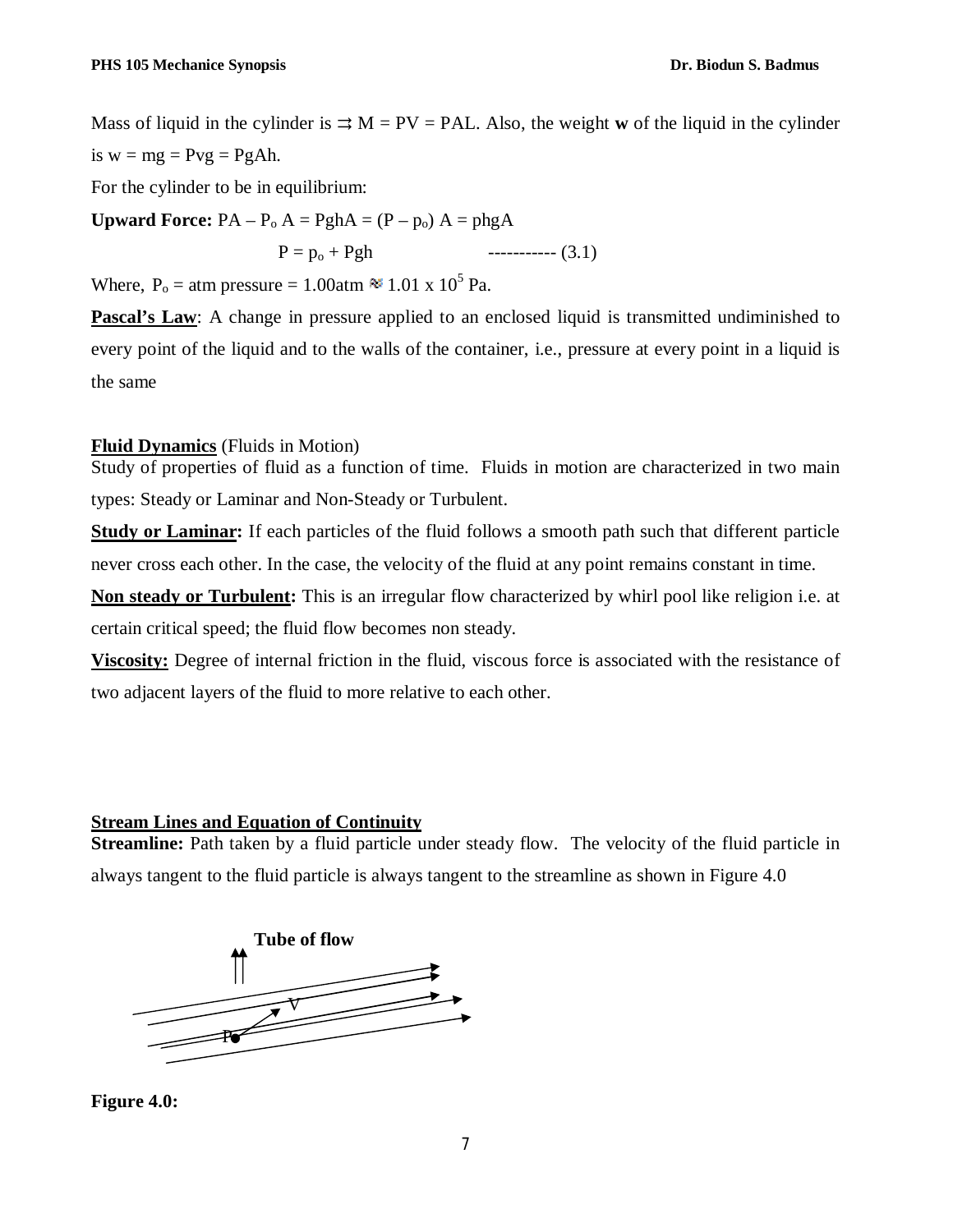**Note:** No two streamlines can cross each other

Consider the flow of an ideal fluid through a pipe of non-uniform size (See Figure 5.0), the particles in the fluid more along the streamlines in a Steady flow.



Suppose at interval of the  $\Delta t$ , the fluid at the bottom end of the pipe move a distance  $\Delta x_1 = V_1 \Delta t$ . If  $A_1$  is the cross sectional area, then the mass is  $\Delta x m_1 = PA_1 \Delta x_1 = PA_1 V_1 \Delta$ . Similarly at the end of Area  $A_2$ ,  $\Delta m_2 = PA_2V_2\Delta t$ . By principle of conservation of mass, the time of steady flow  $\Delta m_1 = \Delta m_2$  or PA1V1 = PA<sub>2</sub>V<sub>2</sub>. Hence, A1V<sup>1</sup> = A2V<sup>2</sup> = Constant ------------------------- (3.2) Equation (3.2) is called the Equation ofCcontinuity. This states that "The product of the area and

the fluid speed at all points along the pipe is a constant for an incompressible fluid".



Consider the flow of an ideal fluid through a non uniform pipe is a time  $\Delta t$  as Shown in Figure 6.0. Work done by the force  $P_1A_1$  on the lower end of the fluid is  $W = F_1 \Delta x_1 = P_1A_1 \Delta x_1 = P_1 \Delta V$ , where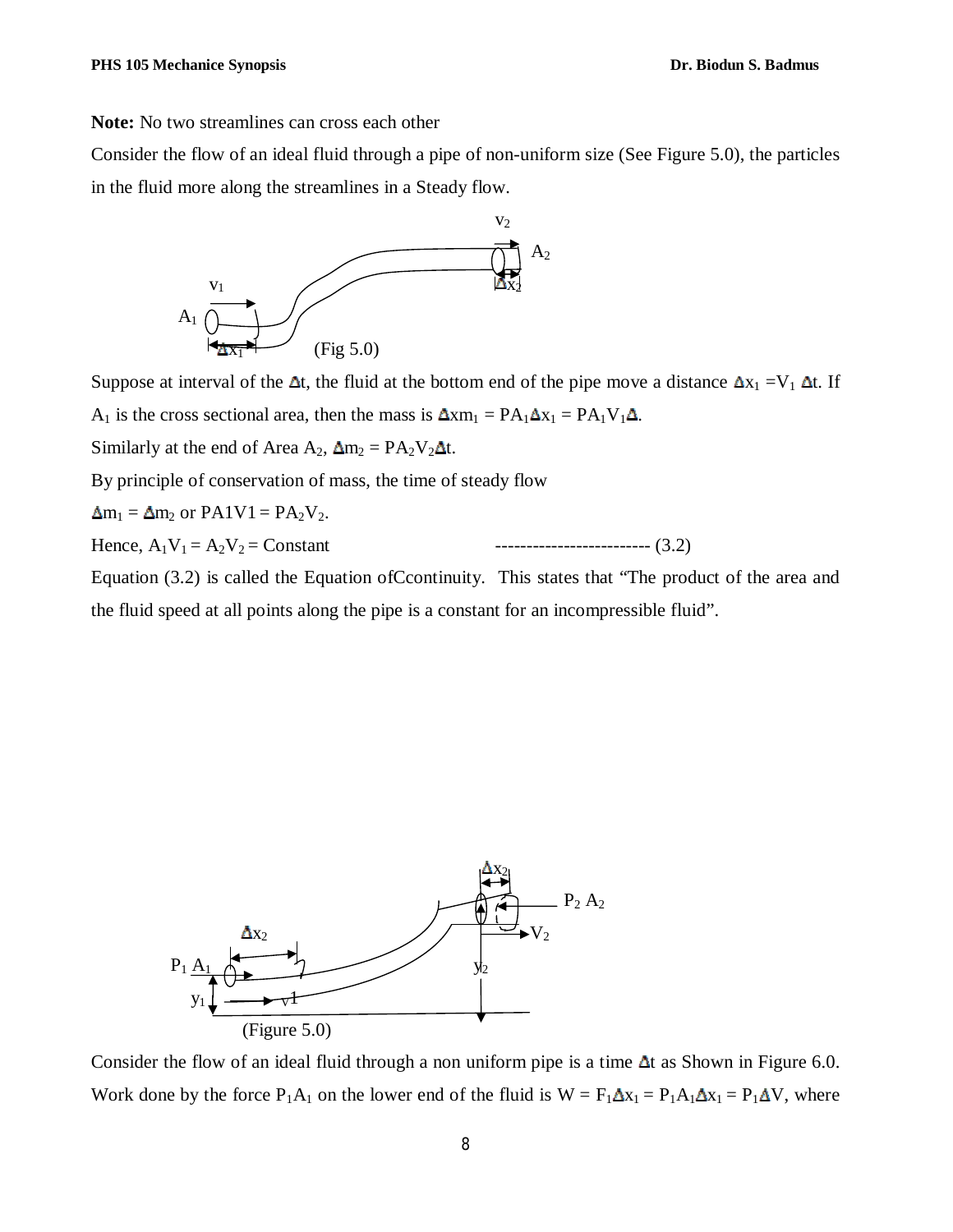$\Delta V$  is the volume of section 1. Also work done by force P<sub>2</sub>A<sub>2</sub> at the upper end in time  $\Delta t$  is  $W2 = P_2A_2\Delta x_2 = -P_2\Delta V$ . The work is –ve because the fluid force opposes the displacement. Hence net work, W = (P1 – P2) V. ----------------------------------- (3.3)

If the  $\Delta m$  is the mass passing through the pipe in time  $\Delta t$ , then change in K.E is

The 
$$
\Delta
$$
 in is the mass passing through the pipe in time  $\Delta$ , then change in K.E is

k = ( m) - ( m ----------------------------------- (3.4)

Change in gravitational potential energy is

$$
\Delta u = \Delta mg y_2 - \Delta mg y_1
$$

Applying the work – energy theorem in the form  $W = \Delta k + \Delta u$  to the volume of fluid to give

$$
(P_1 - P_2) \Delta v = \frac{1}{2} (\Delta m) V_2^2 - \frac{1}{2} (\Delta m) V_1^2 + \Delta m g y_2 - \Delta m g y_1 \quad \text{-----} \tag{3.5}
$$

Dividing each term by  $\Delta v$  and also recall P =  $\Delta m / \Delta v$ , eqn. (3.5) becomes:

$$
P_1 - P_2 = \frac{1}{2} P V_2^2 - \frac{1}{2} P V_1^2 + P g y_2 - P g y_1
$$
 3.6

Rearranging, we have,

$$
P_1 + = \frac{1}{2} P V_1^2 + P g y_1 = P_2 + \frac{1}{2} P V_2^2 + P g y_2
$$
 (3.7)  
Hence, 
$$
P_1 = \frac{1}{2} P V_1^2 + P g y = \text{constant}
$$
 (3.8), This is

**Bernoulli's equation** as applied to an ideal fluid. It states that "the sum of the pressure, (P), the kinetic energy per unit volume ( $\frac{1}{3} \text{Pv}^2$ ), and gravitational potential energy per unit volume (Pgy) has the same value at all point along a streamline".

Note: When the fluid is at rest,  $V_1 = V_2 = 0$ , then eqn. (3.9)

Becomes  $P_1 - P_2 = P_2(y_1 - y_2) = P_2 h$ .

### **Application of Bernoulli's equation**: (Read it up)

**Examples 1**: Calculate the pressure at an ocean depth of 1000m. Assume the P of sea water is 1.024 x  $10^3$  kg/m<sup>2</sup> and take P<sub>0</sub> = 1.01 x  $10^5$  Pa

## **Solution**:

P = P<sup>o</sup> + Pg h = 1.01 x 10<sup>5</sup> pa + (1.024 x 10<sup>3</sup> kg/m<sup>2</sup> ) x 9.8m/s<sup>2</sup> x 1.0 x 10<sup>3</sup>m ⇉ P = 1.01 x 10<sup>7</sup>Pa.